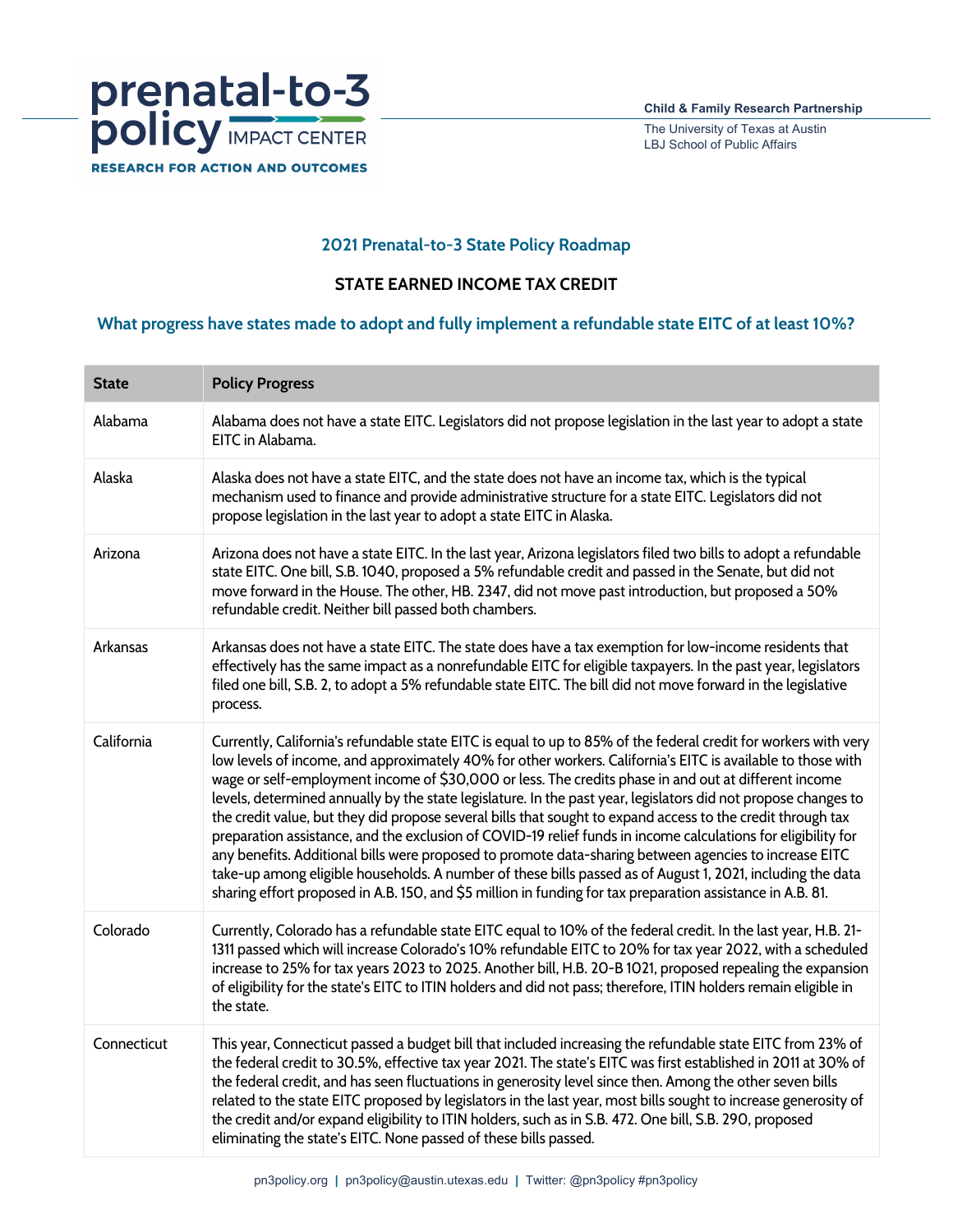| <b>State</b>            | <b>Policy Progress</b>                                                                                                                                                                                                                                                                                                                                                                                                                                                                                                                                                                                                                                                                                                                        |
|-------------------------|-----------------------------------------------------------------------------------------------------------------------------------------------------------------------------------------------------------------------------------------------------------------------------------------------------------------------------------------------------------------------------------------------------------------------------------------------------------------------------------------------------------------------------------------------------------------------------------------------------------------------------------------------------------------------------------------------------------------------------------------------|
| Delaware                | Currently, Delaware has a nonrefundable state EITC equal to 20% of the federal credit. In the last year,<br>state legislators proposed two bills related to the EITC. One bill, H.B. 16, would allow recipients to choose<br>between a nonrefundable credit of up to 20% of the federal EITC or a refundable EITC of up to 4.5% of the<br>federal EITC. The bill passed and, as of August 1, 2021, is awaiting the governor's signature. Implementation<br>will likely be delayed, as the bill suggests the law will go into effect after a number of administrative<br>requirements are met.                                                                                                                                                 |
| District of<br>Columbia | The District of Columbia has a refundable state EITC equal to 40% of the federal credit. The District of<br>Columbia's EITC was enacted in 2001 at 10% of the federal credit and gradually increased until it reached<br>40% in 2009. The credit was expanded in 2015 to allow more childless workers to qualify through higher<br>income eligibility thresholds. In the last year, councilmembers passed the FY22 budget bill, B. 24-0285,<br>which includes an increase of the District of Columbia's refundable EITC from 40% to 100% by 2026, with<br>temporary increases to 70% in tax year 2022 and 85% in 2025. As of August 15, 2021, the bill had passed<br>its final reading in the council and was awaiting the mayor's signature. |
| Florida                 | Florida does not have a state EITC, and the state does not have an income tax, which is the typical<br>mechanism used to finance and provide administrative structure for a state EITC. Legislators did not<br>propose legislation in the last year to adopt a state EITC in Florida.                                                                                                                                                                                                                                                                                                                                                                                                                                                         |
| Georgia                 | Georgia does not have a state EITC. The state does offer a small tax credit for taxpayers with incomes below<br>\$20,000. This credit does not have a work requirement. In the last year, legislators proposed four bills to<br>adopt an EITC in Georgia. Three of the bills, H.B. 95, S.B. 58, and H.B. 672, proposed a refundable EITC (two<br>at 10% refundable and one at 20%) and one bill, H.B. 510, proposed a nonrefundable EITC. None of these<br>bills moved past introduction.                                                                                                                                                                                                                                                     |
| Hawaii                  | Currently, Hawaii has a nonrefundable state EITC of 20% of the federal credit, but the credit is set to expire<br>following tax year 2022. In the last year, legislators proposed one bill, H.B. 432, to extend the 20%<br>nonrefundable EITC to at least tax year 2027, but the bill failed to pass.                                                                                                                                                                                                                                                                                                                                                                                                                                         |
| Idaho                   | Idaho does not have a state EITC. Legislators did not propose legislation in the last year to adopt a state<br>EITC in Idaho.                                                                                                                                                                                                                                                                                                                                                                                                                                                                                                                                                                                                                 |
| Illinois                | Currently, Illinois has a refundable state EITC equal to 18% of the federal credit. In the last year, legislators<br>proposed two bills, H.B. 2792 and S.B. 2184, to expand eligibility for the state's EITC to ITIN holders,<br>individuals ages 65 and older without dependents, and those ages 18 to 24 without dependents. As of<br>August 1, 2021, the state legislature was still in session and neither bill had passed.                                                                                                                                                                                                                                                                                                               |
| Indiana                 | Currently, Indiana has a refundable state EITC equal to 9% of the federal credit, but the credit will increase<br>to 10% in 2022. Legislators proposed two bills in Indiana in the last year to increase the value of the state's<br>EITC. H.B. 1009 passed and will increase the EITC from 9% to 10%, effective for tax year 2022.                                                                                                                                                                                                                                                                                                                                                                                                           |
| lowa                    | Currently, Iowa has a refundable state EITC equal to 15% of the federal credit. In the last year, legislators<br>proposed five bills in Iowa related to their EITC, mostly regarding appropriations for public education and<br>outreach or tax preparation assistance. One of these bills, H.F. 891, passed and will provide \$195,000 in tax<br>preparation assistance for low-income residents.                                                                                                                                                                                                                                                                                                                                            |
| Kansas                  | Currently, Kansas has a refundable state EITC equal to 17% of the federal credit. Legislators proposed no<br>bills in the last year related to changing Kansas's EITC.                                                                                                                                                                                                                                                                                                                                                                                                                                                                                                                                                                        |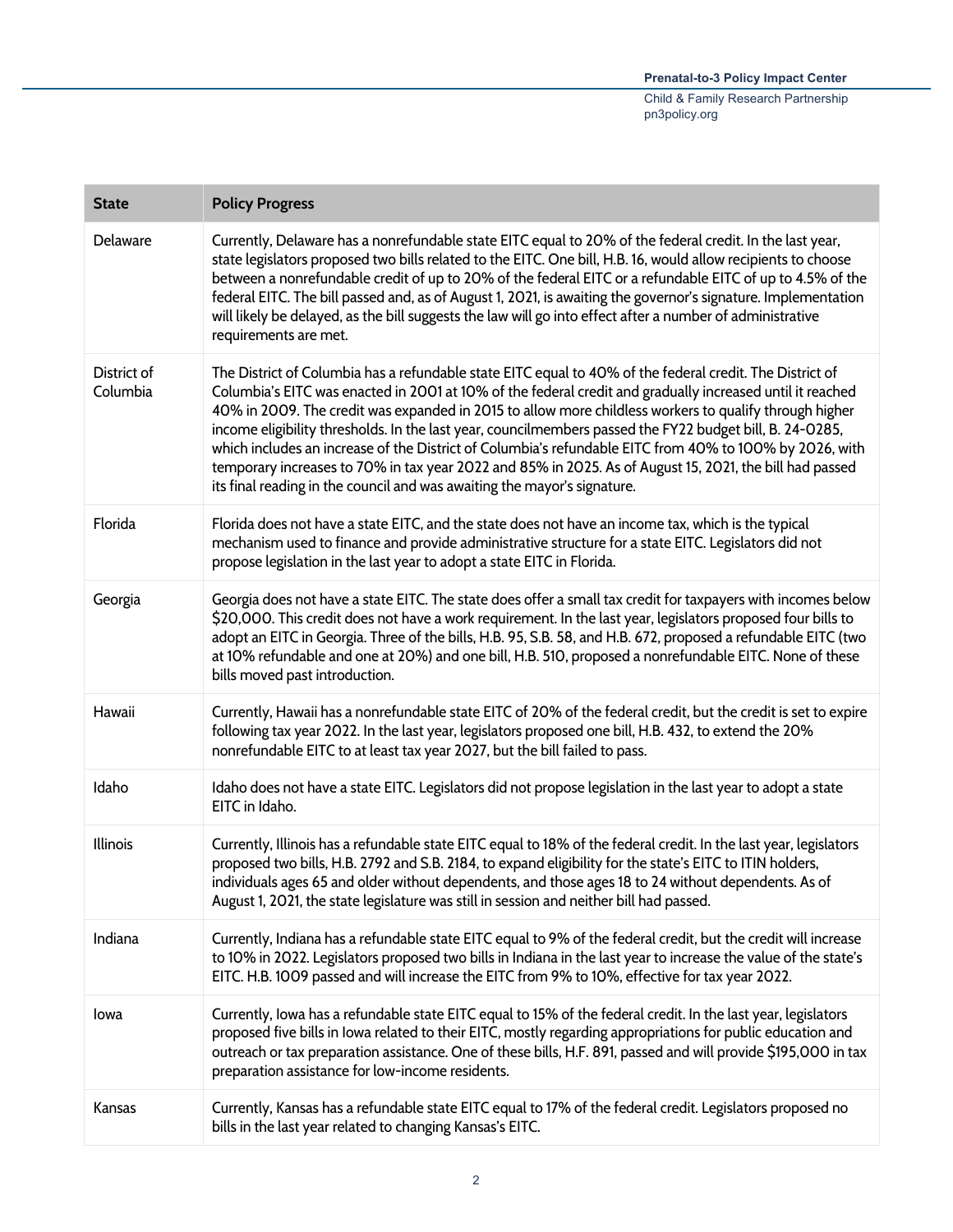| <b>State</b>  | <b>Policy Progress</b>                                                                                                                                                                                                                                                                                                                                                                                                                                                                                                                                                                                                                                                                                                                                                                                                                                 |
|---------------|--------------------------------------------------------------------------------------------------------------------------------------------------------------------------------------------------------------------------------------------------------------------------------------------------------------------------------------------------------------------------------------------------------------------------------------------------------------------------------------------------------------------------------------------------------------------------------------------------------------------------------------------------------------------------------------------------------------------------------------------------------------------------------------------------------------------------------------------------------|
| Kentucky      | Kentucky does not have a state EITC. The state does, however, allow for a credit against tax liability that is<br>equal to 100% of tax liability for annual gross incomes less than \$5,000 and the credit becomes smaller<br>until income reaches \$25,000 annually. This credit is similar to a nonrefundable state EITC. In the last year,<br>legislators proposed no bills to adopt an EITC.                                                                                                                                                                                                                                                                                                                                                                                                                                                       |
| Louisiana     | Currently, Louisiana has a refundable state EITC equal to only 5% of the federal credit. In the last year,<br>Louisiana legislators proposed seven bills to increase the EITC's value, expand eligibility, or extend the<br>temporary measure that first adopted the EITC. One bill, H.B. 678, passed and will extend the state's 5%<br>refundable EITC to 2030 (the credit was previously enacted through tax year 2025).                                                                                                                                                                                                                                                                                                                                                                                                                             |
| Maine         | Currently, Maine has a refundable state EITC equal to 12% of the federal credit for residents with a<br>qualifying child or equal to 25% of the federal credit for residents without a qualifying child. Despite<br>granting a higher percentage of the federal credit to childless workers, those with dependents still have a<br>substantially higher maximum credit amount. In the last year, legislators proposed two bills in Maine to<br>expand the generosity or eligibility criteria for the state EITC. One bill, L.D. 1651, passed and will extend<br>eligibility to ITIN holders. The state EITC was last increased during the 2019 legislative session and lowered<br>the age of eligibility for childless workers from 24 to 18, effective for tax year 2020.                                                                             |
| Maryland      | Currently, Maryland has a refundable state EITC equal to 45% of the federal credit. In the last year, state<br>legislators proposed three bills to expand eligibility or generosity of the EITC. Legislators filed two<br>companion bills that would have allowed certain individuals with qualifying children to claim an increased<br>credit. Legislators also introduced S.B. 218, which was ultimately enacted and will expand eligibility for the<br>state's EITC to ITIN holders for tax years 2020, 2021, and 2022. The bill also temporarily increased the<br>refundable portion of the EITC from 28% to 45% through 2022, but the 28% refundability will resume in<br>tax year 2023. Legislation was enacted during the 2018 legislative session that expanded the state EITC to<br>younger workers (ages 18 to 25), effective tax year 2018. |
| Massachusetts | Currently, Massachusetts has a refundable state EITC equal to 30% of the federal credit. In the last year,<br>legislators proposed six bills in Massachusetts, including H. 2871 and S. 1852, to increase the value of the<br>state's EITC, expand eligibility for the EITC, or expand access to the EITC through tax preparation assistance<br>programs. As of August 1, 2021, the state legislature was still in session and the bills remained active, but<br>none had passed.                                                                                                                                                                                                                                                                                                                                                                      |
| Michigan      | Currently, Michigan has a refundable state EITC equal to only 6% of the federal credit. In the last year,<br>legislators proposed four bills in Michigan to increase the value of the EITC. Three of these bills, H.B. 4986,<br>H.B. 4933, and S.B. 105, proposed increasing the state's EITC to at least 20%, the other, S.B. 417, proposed a<br>gradual increase to 10% of the federal credit. As of August 1, 2021, the state legislature was still in session<br>and none of the bills had moved past introduction.                                                                                                                                                                                                                                                                                                                                |
| Minnesota     | Currently, Minnesota has a refundable state EITC, which on average, equals 39% of the federal credit. In the<br>last year, legislators proposed six bills in Minnesota, including S.F. 1842 and H.F. 1925, to increase the EITC's<br>value or expand eligibility for the credit. None of these bills moved past initial introduction. Unlike most<br>states' EITC structures, Minnesota's refundable EITC (called the Minnesota Working Family Credit or WFC)<br>is not calculated as a simple percentage of the federal EITC, but rather as a percentage of income.                                                                                                                                                                                                                                                                                   |
| Mississippi   | Mississippi does not have a state EITC. In the last year, legislators proposed one bill, H.B. 1144, that would<br>have enacted a refundable 10% EITC, but the bill died in committee.                                                                                                                                                                                                                                                                                                                                                                                                                                                                                                                                                                                                                                                                  |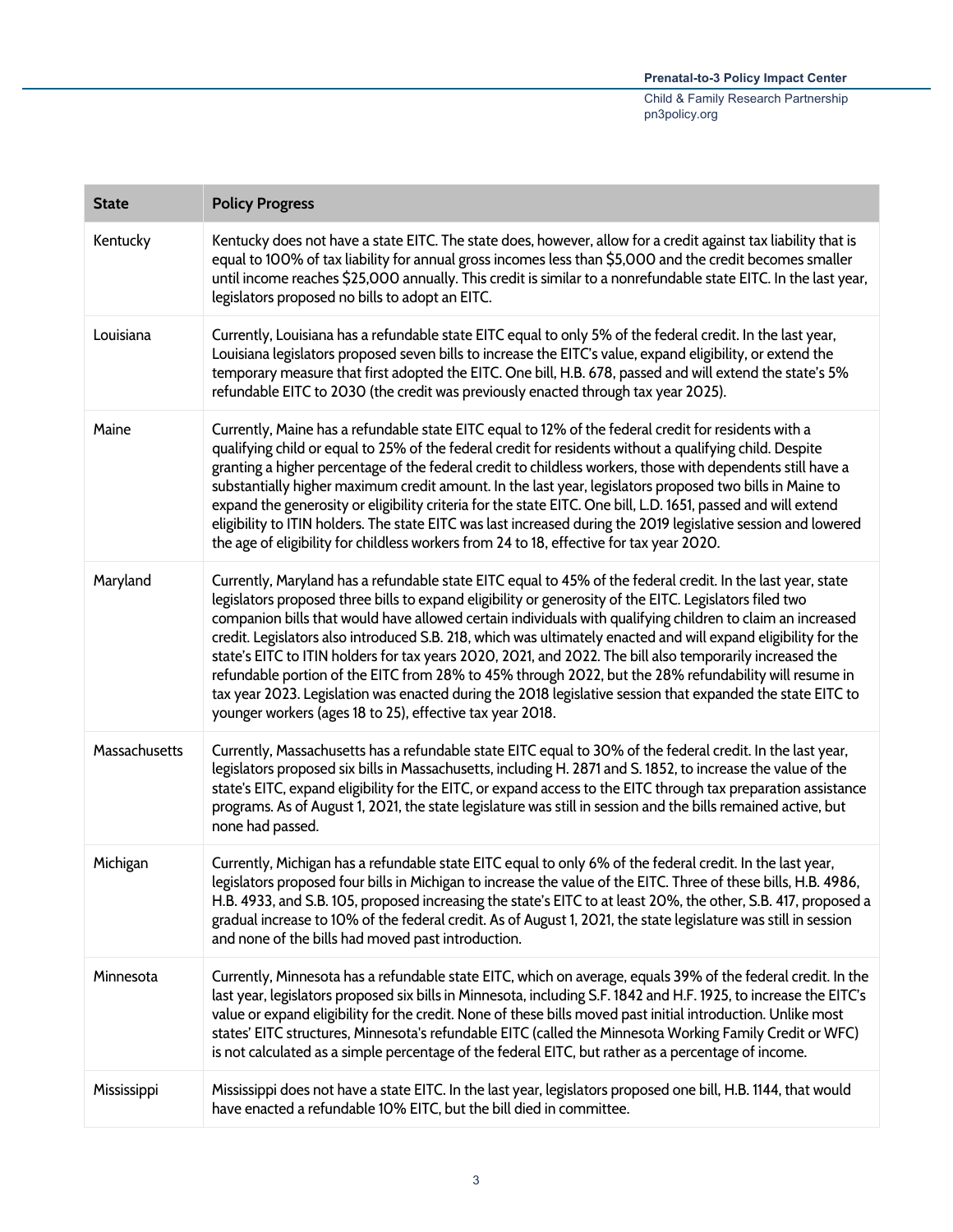| <b>State</b>      | <b>Policy Progress</b>                                                                                                                                                                                                                                                                                                                                                                                                                                                                                                                                                                                                                                                                                                                            |
|-------------------|---------------------------------------------------------------------------------------------------------------------------------------------------------------------------------------------------------------------------------------------------------------------------------------------------------------------------------------------------------------------------------------------------------------------------------------------------------------------------------------------------------------------------------------------------------------------------------------------------------------------------------------------------------------------------------------------------------------------------------------------------|
| Missouri          | In the last year, Missouri legislators adopted a nonrefundable 10% state EITC that will be implemented in<br>tax year 2023 and will be the state's first adoption of an EITC. The credit value will increase to 20% if state<br>revenues increase by \$150 million. The bill that passed, S.B. 153, was one of three bills legislators proposed<br>to adopt an EITC, including a companion bill, H.B. 66.                                                                                                                                                                                                                                                                                                                                         |
| Montana           | Currently, Montana has a refundable state EITC equal to only 3% of the federal credit. In the last year,<br>legislators proposed two bills, H.B. 631 and H.B. 424, to increase the generosity of Montana's EITC from 3%<br>to 10%. Both bills died in the legislative process.                                                                                                                                                                                                                                                                                                                                                                                                                                                                    |
| Nebraska          | Currently, Nebraska has a refundable state EITC equal to 10% of the federal credit. In the last year,<br>legislators proposed one bill, L.B. 318 to increase the generosity of the EITC from 10% to 20%, but the<br>legislation was indefinitely postponed.                                                                                                                                                                                                                                                                                                                                                                                                                                                                                       |
| Nevada            | Nevada does not have a state EITC, and the state does not have an income tax, which is the typical<br>mechanism used to finance and provide administrative structure for a state EITC. Legislators did not<br>propose legislation in the last year to adopt a state EITC.                                                                                                                                                                                                                                                                                                                                                                                                                                                                         |
| New Hampshire     | New Hampshire does not have a state EITC, and the state does not have an income tax, which is the typical<br>mechanism used to finance and provide administrative structure for a state EITC. Legislators did not<br>propose legislation in the last year to adopt a state EITC.                                                                                                                                                                                                                                                                                                                                                                                                                                                                  |
| New Jersey        | Currently, New Jersey has a refundable state EITC equal to 40% of the federal credit. In the last year,<br>legislators proposed nine bills in New Jersey to expand eligibility or increase the generosity of the state<br>EITC. Governor Murphy's FY21 budget expanded age eligibility and lowered the threshold from 25 to 21<br>years of age to qualify for a modified percent of the credit. In the last year, legislators proposed and passed<br>A. 5345, which further extends state EITC eligibility to workers ages 18 and older, regardless of dependents,<br>for the full credit amount.                                                                                                                                                 |
| <b>New Mexico</b> | New Mexico has a refundable state EITC that increased from 17% to 20% of the federal credit this year. In<br>the last year, legislators proposed two bills to increase the generosity of, or expand eligibility for, the state's<br>EITC. One bill, H.B. 291, was passed and enacted which increases the EITC to 20% of the federal credit for<br>tax years 2021 and 2022 and 25% for tax year 2023. The legislation also extends eligibility to ITIN holders<br>and those between ages 18 and 24 without dependents.                                                                                                                                                                                                                             |
| New York          | Currently, New York has a refundable state EITC equal to 30% of the federal credit. In the last year,<br>legislators proposed a range of modifications to the state's EITC through nine bills, including A. 2533 and S.<br>1432, to provide advanced payment of the EITC, increase New York City EITC's value, and expand eligibility.<br>None of these bills passed this session. The New York State EITC interacts with the state's separate,<br>nonrefundable household credit; the EITC that a person or couple receives is reduced by the household<br>credit that is received. Since 2003, the state has also allowed cities with a population of one million or more<br>to enact a city-level EITC of 5%, which New York City has enacted. |
| North Carolina    | North Carolina does not have a state EITC. Legislators proposed four bills in the last year to enact a state<br>EITC. Two bills, H. 850 and S. 181, proposed a refundable 5% credit and two companion bills, H. 499 and S.<br>576, proposed a refundable 20% credit. As of August 1, 2021, the state legislature was still in session and<br>none of these bills had moved past introduction.                                                                                                                                                                                                                                                                                                                                                     |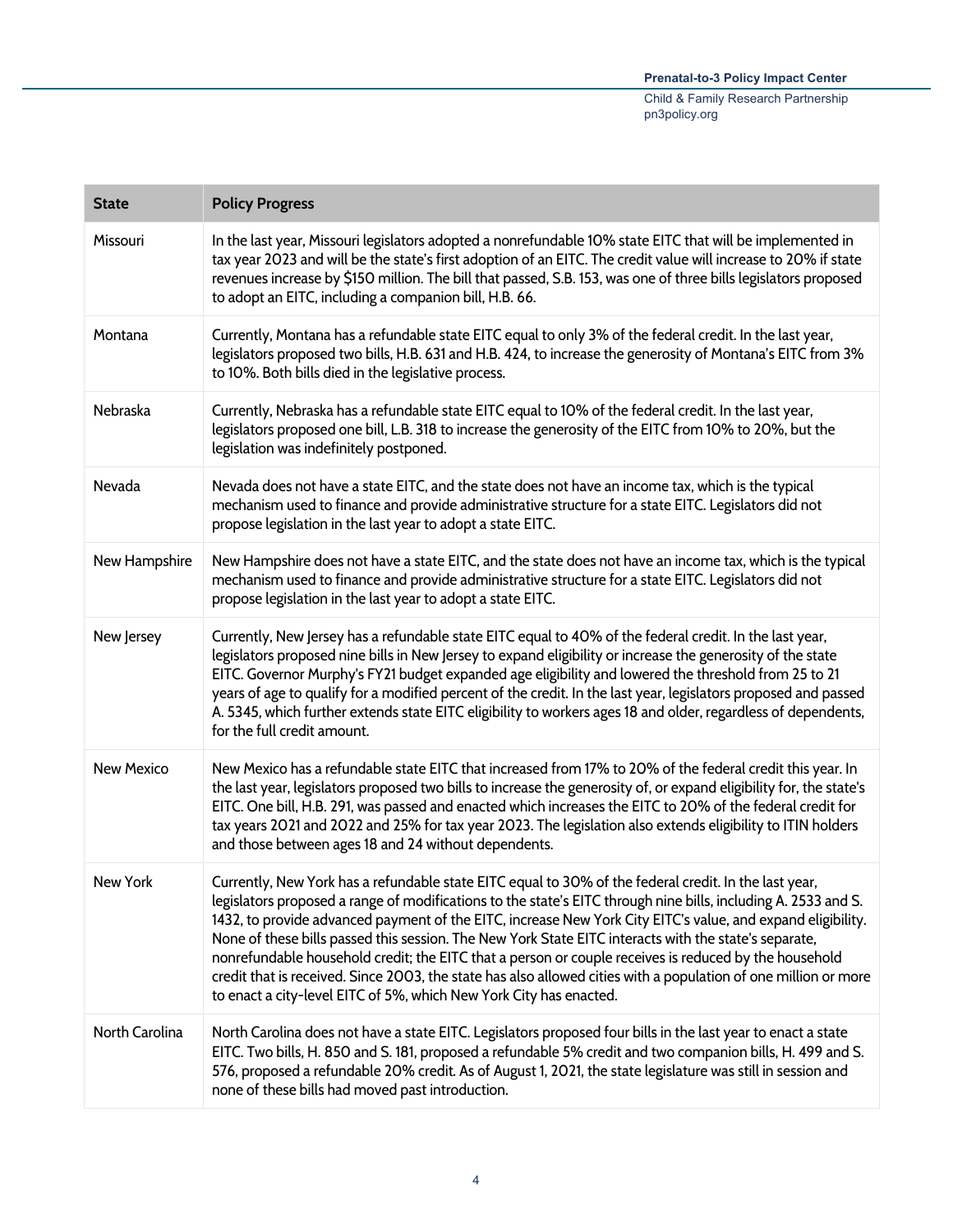| <b>State</b>   | <b>Policy Progress</b>                                                                                                                                                                                                                                                                                                                                                                                                                                                                                                                                                                                                          |
|----------------|---------------------------------------------------------------------------------------------------------------------------------------------------------------------------------------------------------------------------------------------------------------------------------------------------------------------------------------------------------------------------------------------------------------------------------------------------------------------------------------------------------------------------------------------------------------------------------------------------------------------------------|
| North Dakota   | North Dakota does not have a state EITC. In the last year, legislators proposed one bill, H.B. 1421, to enact a<br>refundable 25% state EITC. The bill failed in the House after its second reading.                                                                                                                                                                                                                                                                                                                                                                                                                            |
| Ohio           | Currently, Ohio has a nonrefundable state EITC equal to 30% of the federal credit. In the last year,<br>legislators proposed one bill, H.B. 59, that would have decreased Ohio EITC's value, but added partial<br>refundability. As of August 1, 2021, the state legislature was still in session and the bill had not moved past<br>introduction.                                                                                                                                                                                                                                                                              |
| Oklahoma       | Currently, Oklahoma has a nonrefundable EITC equal to 5% of the federal credit, but legislation that passed<br>in the last year (H.B. 2962) will make the 5% credit refundable beginning in tax year 2022. Oklahoma's state<br>EITC was previously refundable until that feature was rolled back in May 2016.                                                                                                                                                                                                                                                                                                                   |
| Oregon         | Currently, Oregon has a refundable state EITC equal to 12% of the federal credit for residents with<br>dependents under the age of 3 and 9% for all other eligible residents. In the last year, legislators proposed<br>three bills in Oregon to increase the generosity of or expand eligibility for the EITC. One bill, H.B. 2433,<br>passed and will extend eligibility to ITIN holders for tax years 2022 through 2026.                                                                                                                                                                                                     |
| Pennsylvania   | Pennsylvania does not have a state EITC. Legislators did not propose legislation in the last year to adopt a<br>state EITC in Pennsylvania.                                                                                                                                                                                                                                                                                                                                                                                                                                                                                     |
| Rhode Island   | Currently, Rhode Island has a refundable state EITC equal to 15% of the federal EITC. In the last year,<br>legislators proposed three bills, S.B. 221, H.B. 5013, and H.B. 5366 related to increasing the Rhode Island<br>EITC's value, from 15% to 18%, 20%, and 50%, respectively. As of August 1, 2021, the state legislature was<br>still in session and none of the bills had moved past introduction.                                                                                                                                                                                                                     |
| South Carolina | Currently, South Carolina has a nonrefundable state EITC equal to 83.33% of the federal EITC. In the last<br>year, South Carolina legislators proposed one bill, S.B. 341, to extend EITC eligibility to special populations.<br>As of August 1, 2021, the state legislature was still in session and the bill had not moved past introduction.<br>During the 2017 to 2018 legislative session, the legislature passed and established an incremental increase<br>to South Carolina's nonrefundable EITC. The 2021 phase-in amount is 83.33%, the 2022 amount is<br>104.17%, and the 2023 amount is 125% of the federal credit. |
| South Dakota   | South Dakota does not have a state EITC, and the state does not have an income tax, which is the typical<br>mechanism used to finance and provide administrative structure for a state EITC. Legislators did not<br>propose legislation in the last year to adopt a state EITC.                                                                                                                                                                                                                                                                                                                                                 |
| Tennessee      | Tennessee does not have a state EITC, and the state does not have an income tax, which is the typical<br>mechanism used to finance and provide administrative structure for a state EITC. Legislators did not<br>propose legislation in the last year to adopt a state EITC.                                                                                                                                                                                                                                                                                                                                                    |
| <b>Texas</b>   | Texas does not have a state EITC, and the state does not have an income tax, which is the typical<br>mechanism used to finance and provide administrative structure for a state EITC. Legislators did not<br>propose legislation in the last year to adopt a state EITC.                                                                                                                                                                                                                                                                                                                                                        |
| Utah           | Utah does not have a state EITC. In the last year, legislators proposed one bill, H.B. 309, to adopt a<br>refundable EITC equal to 10% of the federal credit, but the bill did not move past introduction.                                                                                                                                                                                                                                                                                                                                                                                                                      |